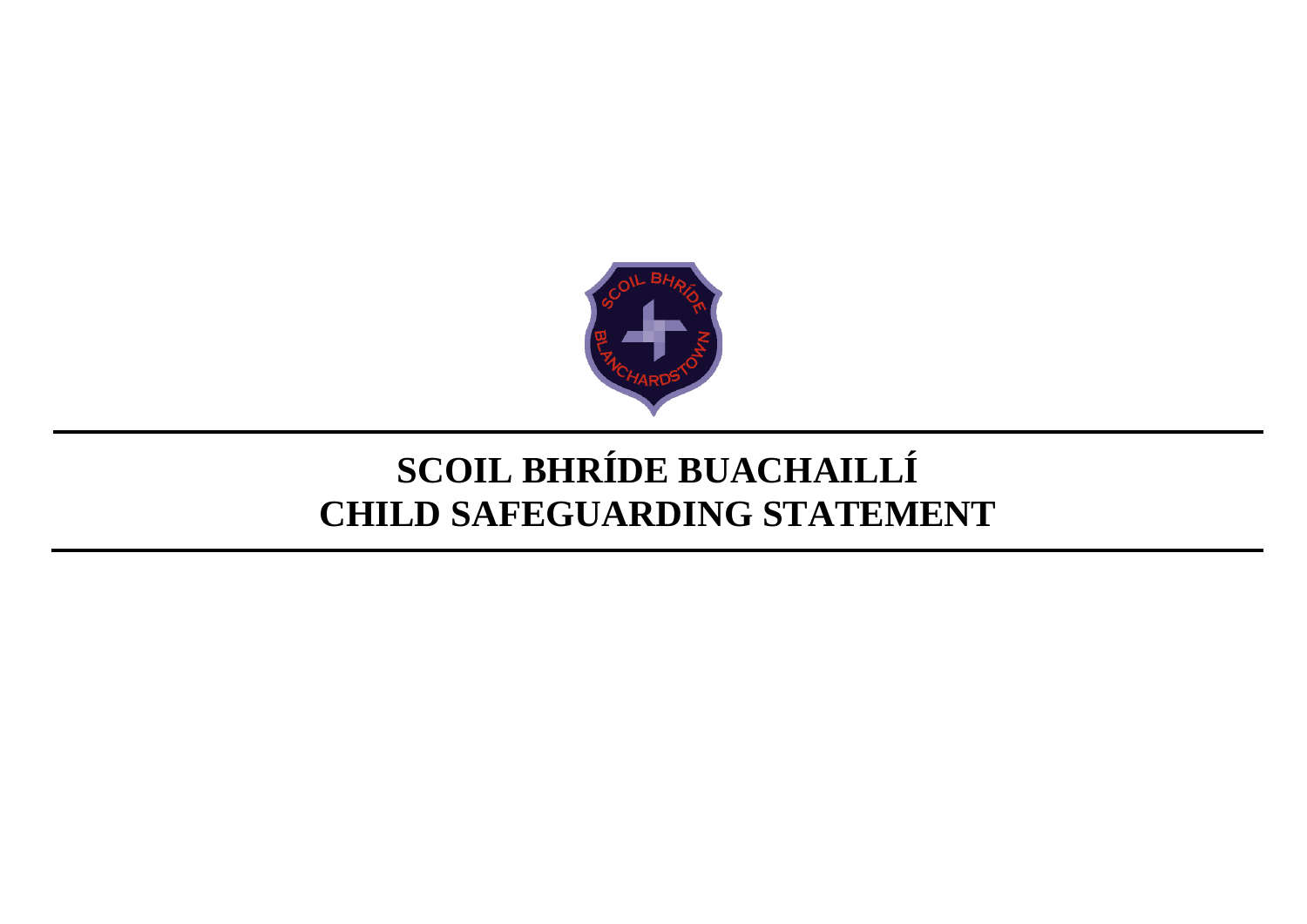### **Contents**

- 1. Introduction & Rationale
- 2. Designated Liaison Person
- 3. Deputy Designated Liaison Person
- 4. Principles of Best Practice
- 5. Procedures
- 6. Publication & Accessibility of Policy
- 7. Ratification & Review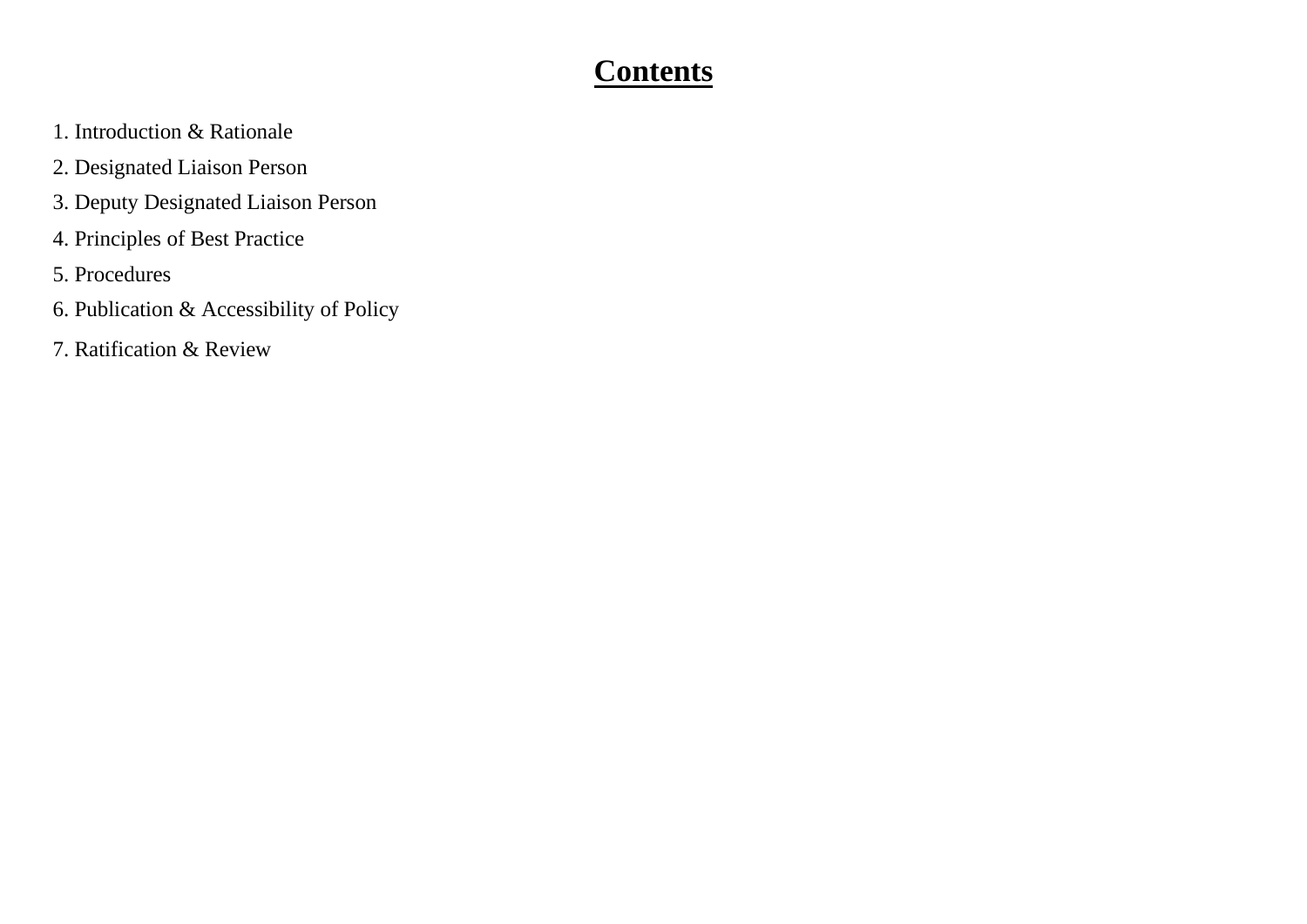#### **1. Introduction & Rationale**

Scoil Bhríde Buachaillí is an all-boys primary school for pupils from Junior Infants to 6<sup>th</sup> Class.

In accordance with the requirements of the [Children First Act 2015,](http://www.irishstatutebook.ie/eli/2015/act/36/enacted/en/pdf) [Children First: National Guidance for the Protection and Welfare of Children 2017,](https://assets.gov.ie/25844/b90aafa55804462f84d05f87f0ca2bf6.pdf) [the](https://assets.gov.ie/25819/c9744b64dfd6447985eeffa5c0d71bbb.pdf)  [Addendum to Children First \(2019\),](https://assets.gov.ie/25819/c9744b64dfd6447985eeffa5c0d71bbb.pdf) the [Child Protection Procedures for Primary and Post Primary Schools 2017](https://www.gov.ie/pdf/?file=https://assets.gov.ie/45063/2d4b5b3d781e4ec1ab4f3e5d198717d9.pdf#page=1) and [Tusla Guidance on the preparation of Child](https://www.tusla.ie/uploads/content/4214-TUSLA_Guidance_on_Developing_a_CSS_LR.PDF)  [Safeguarding Statements,](https://www.tusla.ie/uploads/content/4214-TUSLA_Guidance_on_Developing_a_CSS_LR.PDF) the Board of Management of Scoil Bhríde Buachaillí has agreed the Child Safeguarding Statement set out in this document.

The Board of Management has adopted and will implement fully and without modification the Department's Child Protection Procedures for Primary and Post Primary Schools 2017 as part of this overall Child Safeguarding Statement.

#### **2. Designated Liaison Person**

The Designated Liaison Person (DLP) is Séamus Sullivan.

#### **3. Deputy Designated Liaison Person**

The Deputy Designated Liaison Person (Deputy DLP) is Stephen Mullen.

#### **4. Principles of Best Practice**

The Board of Management recognises that child protection and welfare considerations permeate all aspects of school life and must be reflected in all of the school's policies, procedures, practices and activities. In its policies, procedures, practices and activities, the school will adhere to the following principles of best practice in child protection and welfare:

The school will:

- recognise that the protection and welfare of children is of paramount importance, regardless of all other considerations;
- fully comply with its statutory obligations under the Children First Act 2015 and other relevant legislation relating to the protection and welfare of children;
- fully co-operate with the relevant statutory authorities in relation to child protection and welfare matters
- adopt safe practices to minimise the possibility of harm or accidents happening to children and protect workers from the necessity to take unnecessary risks that may leave themselves open to accusations of abuse or neglect;
- develop a practice of openness with parents and encourage parental involvement in the education of their children;
- fully respect confidentiality requirements in dealing with child protection matters.

The school will also adhere to the above principles in relation to any adult pupil with a special vulnerability.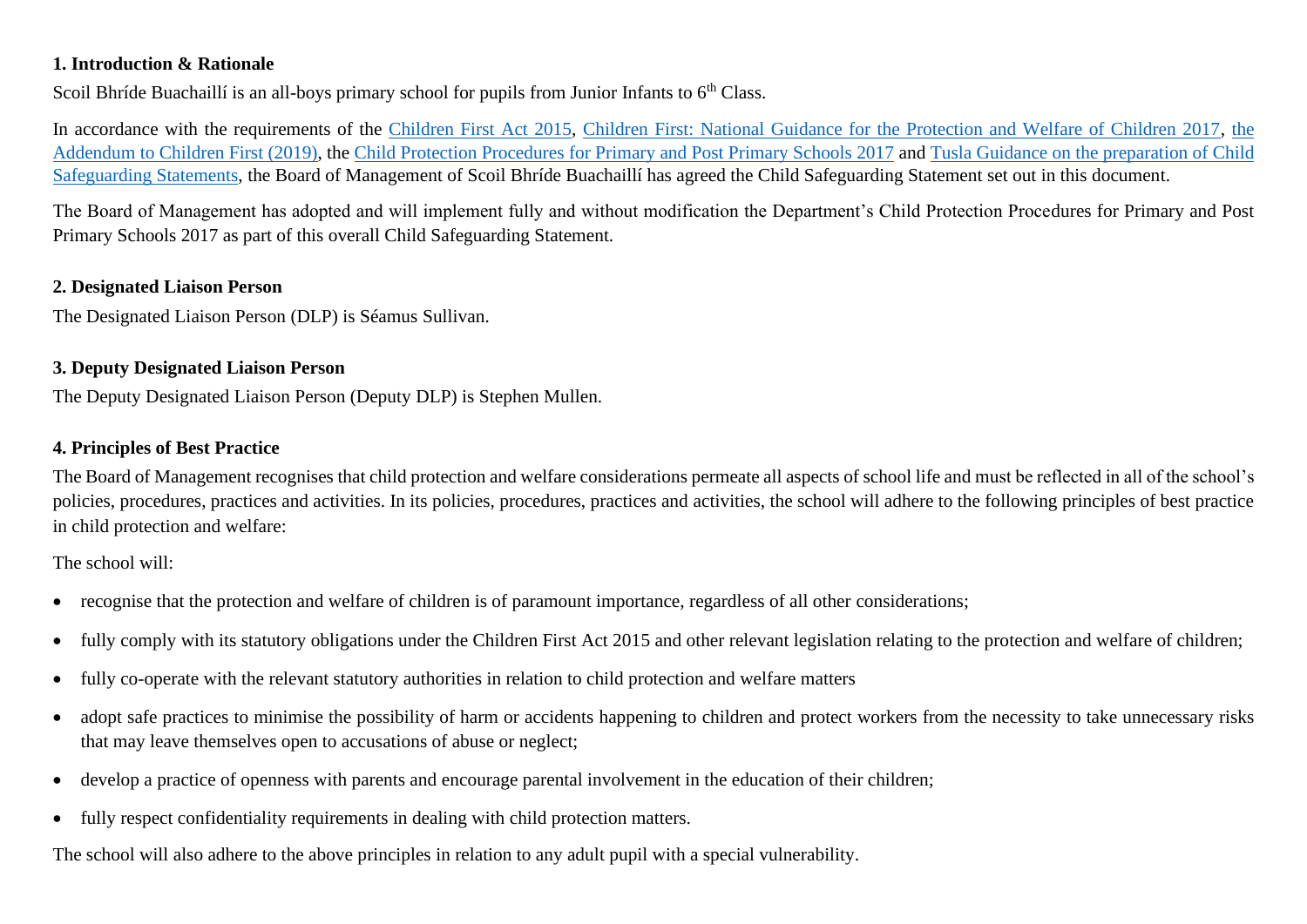#### **5. Procedures**

The following procedures/measures are in place:

- In relation to any member of staff who is the subject of any investigation (howsoever described) in respect of any act, omission or circumstance in respect of a child attending the school, the school adheres to the relevant procedures set out in Chapter 7 of the Child Protection Procedures for Primary and Post-Primary Schools 2017 and to the relevant agreed disciplinary procedures for school staff which are published on the DE website.
- In relation to the selection or recruitment of staff and their suitability to work with children, the school adheres to the statutory vetting requirements of the National Vetting Bureau (Children and Vulnerable Persons) Acts 2012 to 2016 and to the wider duty of care guidance set out in relevant Garda vetting and recruitment circulars published by the DE and available on the DE website.
- In relation to the provision of information and, where necessary, instruction and training, to staff in respect of the identification of the occurrence of harm (as defined in the 2015 Act) the school-
	- ➢ Has provided each member of staff with a copy of the school's Child Safeguarding Statement;
	- ➢ Ensures all new staff are provided with a copy of the school's Child Safeguarding Statement;
	- $\triangleright$  Encourages staff to avail of relevant training;
	- ➢ Encourages Board of Management members to avail of relevant training; and
	- ➢ The Board of Management maintains records of all staff and Board member training.
- In relation to reporting of child protection concerns to TÚSLA, all school personnel are required to adhere to the procedures set out in the Child Protection Procedures for Primary and Post-Primary Schools 2017, including in the case of registered teachers, those in relation to mandated reporting under the Children First Act 2015.
- In this school the Board has appointed the above named DLP as the "relevant person" (as defined in the Children First Act 2015) to be the first point of contact in respect of the Child Safeguarding Statement.
- All registered teachers employed by the school are mandated persons under the Children First Act 2015.
- In accordance with the Children First Act 2015 and the Addendum to Children First (2019), the Board has carried out an assessment of any potential for harm to a child while attending the school or participating in school activities. A written assessment setting out the areas of risk identified and the school's procedures for managing those risks is included with the Child Safeguarding Statement.
- The various procedures referred to in this Statement can be accessed via the school's website, the DE website or will be made available on request by the school.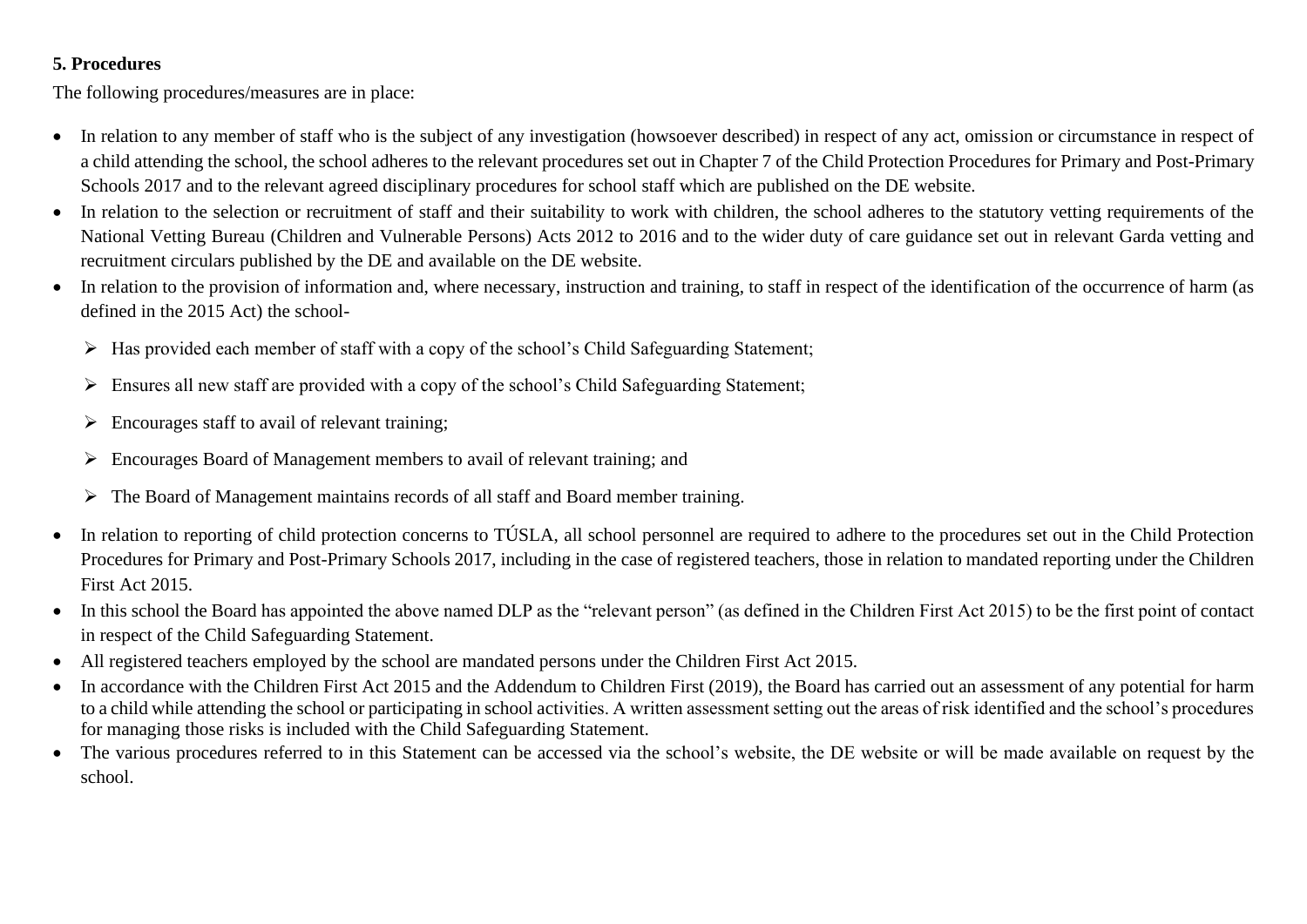#### **6. Publication & Accessibility of Policy**

This statement has been published on the school's website and has been provided to all members of school personnel, the Parent Association and the patron. It is readily accessible to parents/guardians, TÚSLA and the Department of Education on request.

#### **7. Ratification & Review**

This Child Safeguarding Statement was adopted by the Board of Management on 24<sup>th</sup> March 2022 and will be reviewed annually or as soon as practicable after there has been a material change in any matter to which this statement refers.

Muray

Signed: Signed:

Declan Murray, Chairperson Séamus Sullivan, Principal & Secretary to the Board

**Date:**  $24^{\text{th}}$  March 2022 **Date:**  $24^{\text{th}}$  March 2022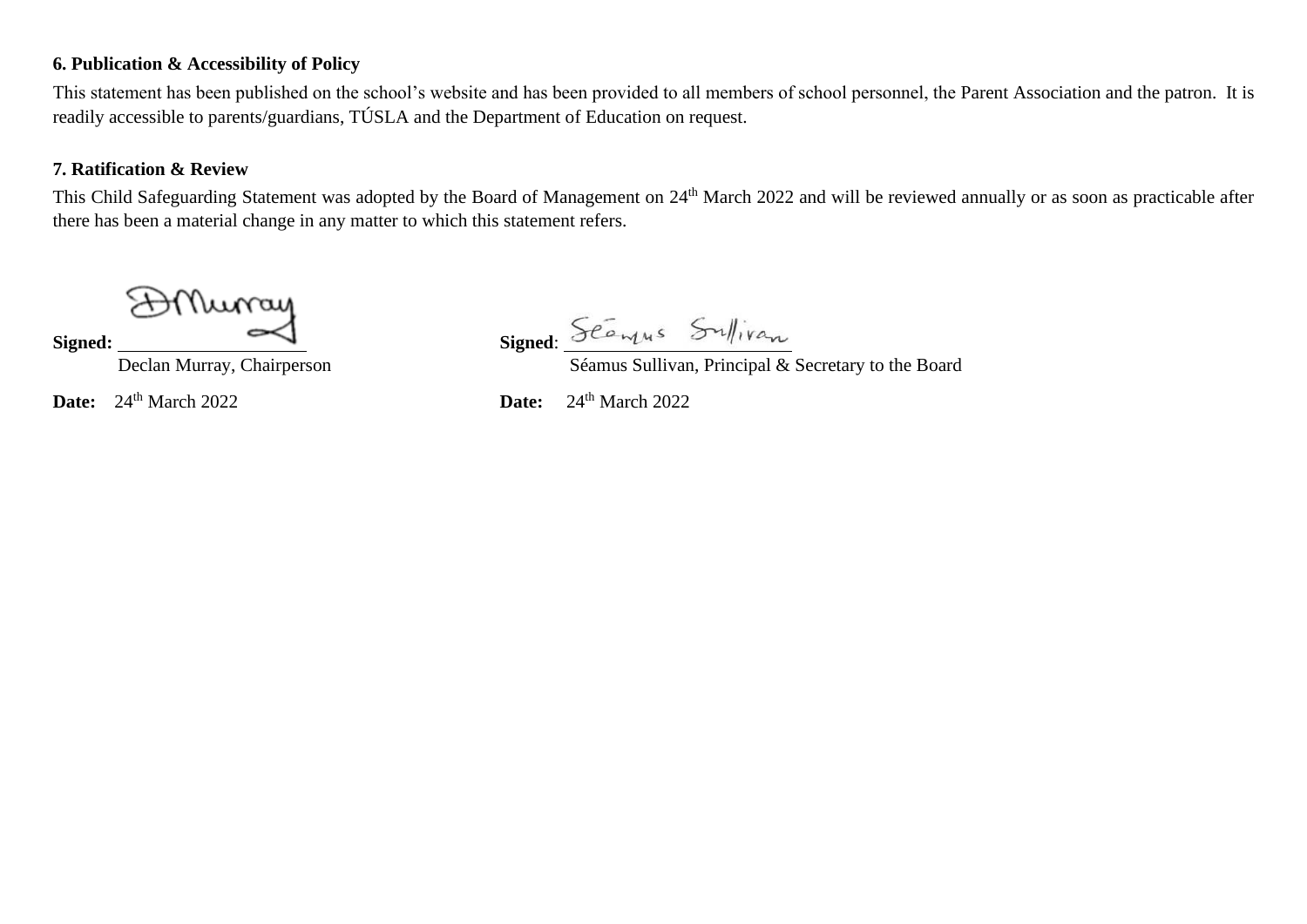## **APPENDIX A**

#### **Risk Assessment**

In accordance with section 11 of the Children First Act 2015 and with the requirements of Chapter 8 of the *Child Protection Procedures for Primary and Post-Primary Schools 2017*, the following is the Written Risk Assessment of Scoil Bhríde Buachaillí.

| <b>List of School Activities</b>                            | The school has identified the following<br><b>Risk of Harm</b>                                                                                                                                   | The school has the following Procedures in place to address risk<br>identified in this assessment                                                                                                                                                                                                         |
|-------------------------------------------------------------|--------------------------------------------------------------------------------------------------------------------------------------------------------------------------------------------------|-----------------------------------------------------------------------------------------------------------------------------------------------------------------------------------------------------------------------------------------------------------------------------------------------------------|
| Training of school personnel in Child<br>Protection matters | Harm not recognised or reported promptly                                                                                                                                                         | Child Safeguarding Statement & DE procedures made available<br>to all staff<br>DLP & DDLP to attend PDST face to face training<br>All staff to view TÚSLA training module $\&$ any other online<br>training offered by PDST<br>BOM records all records of staff and board training                        |
| Daily arrival and dismissal of pupils                       | Harm due to inadequate supervision                                                                                                                                                               | Arrival and dismissal supervised by teachers:<br>Morning supervision from 840am - parents informed<br>Infants dismissed to parent/guardian from school door<br>$1st$ & $2nd$ Classes dismissed to parent/guardian form line<br>$3rd - 6th$ Classes accompanied by teacher to school gate and<br>dismissed |
| Recreation breaks for pupils                                | Harm due to inadequate supervision and/or<br>inappropriate communication between<br>child and unknown adults, e.g. adults<br>passing the school communicating with<br>children through the fence | System of supervision for yard<br>School gate closed<br>$\blacksquare$<br>Teacher vigilance of passers-by                                                                                                                                                                                                 |
| Classroom teaching                                          | Harm by school personnel                                                                                                                                                                         | The school adheres to the requirements of the Garda vetting<br>legislation and the relevant DE circulars in relation to recruitment<br>and vetting                                                                                                                                                        |
| One-to-one teaching                                         | Harm by school personnel                                                                                                                                                                         | Open doors<br>Where possible, table/furniture between teacher and pupil<br>Glass in window<br>Guidance in Special Ed. Policy<br>Clear communication with parent/guardian                                                                                                                                  |
| Outdoor teaching activities                                 | Harm by school personnel and/or harm due<br>to inappropriate communication between<br>child and unknown adults                                                                                   | The school adheres to the requirements of the Garda vetting<br>legislation and the relevant DE circulars in relation to<br>recruitment and vetting                                                                                                                                                        |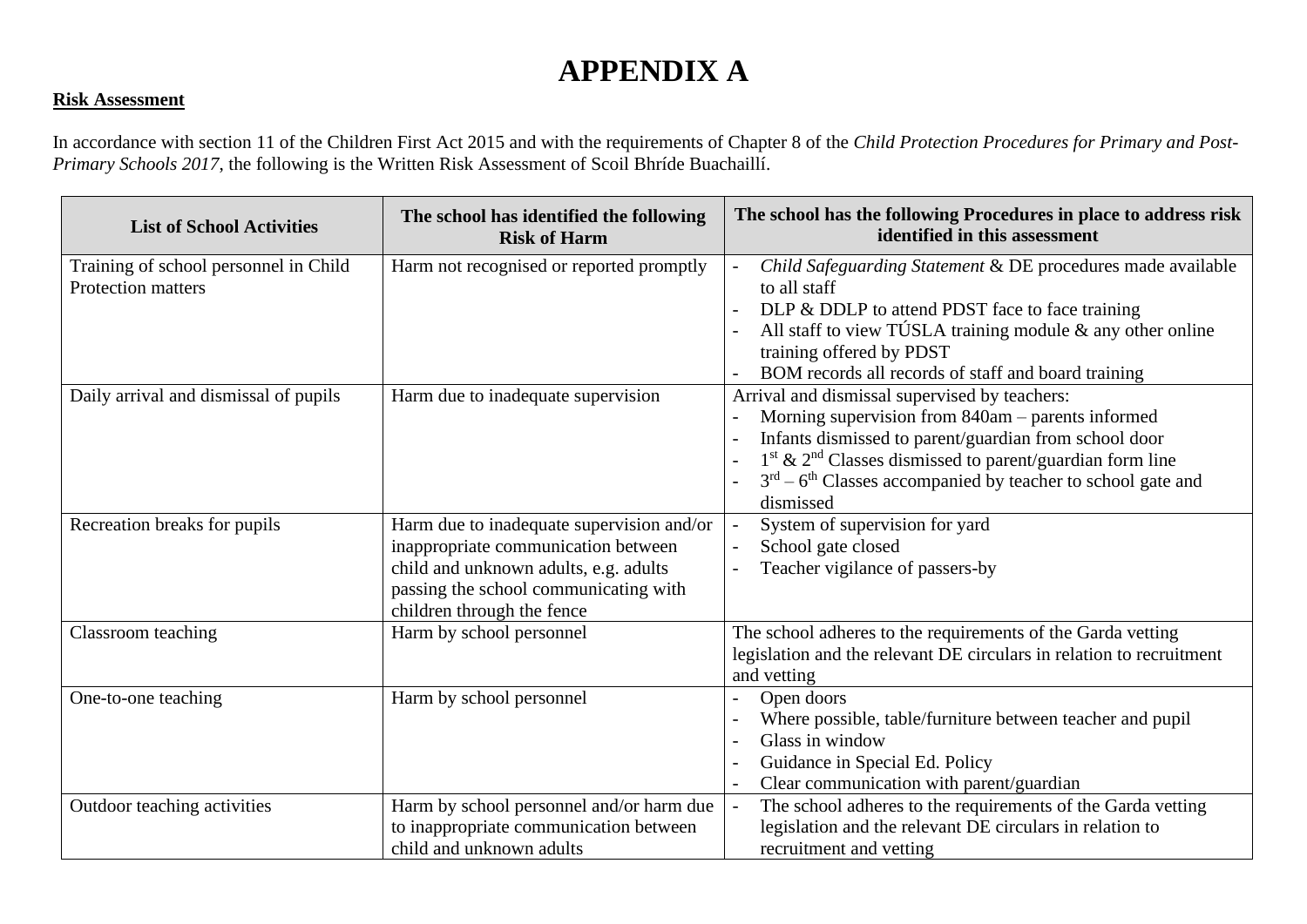|                                       |                                                                                                                                                                                                                                                     | Supervision of classes during activities                                                                                                                                                                                                                               |
|---------------------------------------|-----------------------------------------------------------------------------------------------------------------------------------------------------------------------------------------------------------------------------------------------------|------------------------------------------------------------------------------------------------------------------------------------------------------------------------------------------------------------------------------------------------------------------------|
| Online teaching and learning remotely | Risk of harm due to inappropriate use of<br>online remote teaching and learning<br>communication platform such as an<br>uninvited person accessing the lesson link,<br>pupils being left unsupervised for long<br>periods of time in breakout rooms | The school's Acceptable Use Policy, Remote Teaching and<br>Learning Policy and Zoom Use Policy include references to online<br>teaching and learning and have been shared with all staff and all<br>parents/guardians.                                                 |
| Sporting activities                   | Harm by member of school personnel,<br>member of staff of another organisation or<br>other person(s) while participating sporting<br>activities                                                                                                     | The school adheres to the requirements of the Garda vetting<br>legislation and the relevant DE circulars in relation to<br>recruitment and vetting.<br>Supervision of pupils                                                                                           |
| School tours involving overnight stay | Harm by member of school personnel,<br>member of staff of another organisation or<br>other person(s) while participating out of<br>school activities                                                                                                | The school adheres to the requirements of the Garda vetting<br>$\Box$<br>legislation and the relevant DE circulars in relation to<br>recruitment and vetting.<br>Appropriate level of supervision on school tours                                                      |
| School tours involving foreign travel | Harm by member of school personnel,<br>member of staff of another organisation or<br>other person(s) while participating out of<br>school activities                                                                                                | The school adheres to the requirements of the Garda vetting<br>$\overline{a}$<br>legislation and the relevant DE circulars in relation to<br>recruitment and vetting.<br>Appropriate level of supervision on school tours                                              |
| Use of toilets in class               | Risk of harm from another child.<br>Inappropriate behaviour                                                                                                                                                                                         | Classroom supervision & management                                                                                                                                                                                                                                     |
| Use of toilet during recreation       | Risk of harm from another child.<br>Inappropriate behaviour                                                                                                                                                                                         | Children only using toilets in room designated for First Aid                                                                                                                                                                                                           |
| Annual sports day                     | Harm by member of school personnel,<br>member of staff of another organisation or<br>other person(s), visitors or volunteers,<br>while participating in school activities                                                                           | The school adheres to the requirements of the Garda vetting<br>$\overline{a}$<br>legislation and the relevant DE circulars in relation to<br>recruitment and vetting.<br>Increased supervision<br>$\overline{\phantom{0}}$<br>Use of walkie talkies by member of staff |
| Fundraising events involving parents  | Harm by member of school personnel,<br>member of staff of another organisation or<br>other person(s) while participating in<br>school activities                                                                                                    | The school adheres to the requirements of the Garda vetting<br>$\overline{a}$<br>legislation and the relevant DE circulars in relation to<br>recruitment and vetting.<br>Increased supervision                                                                         |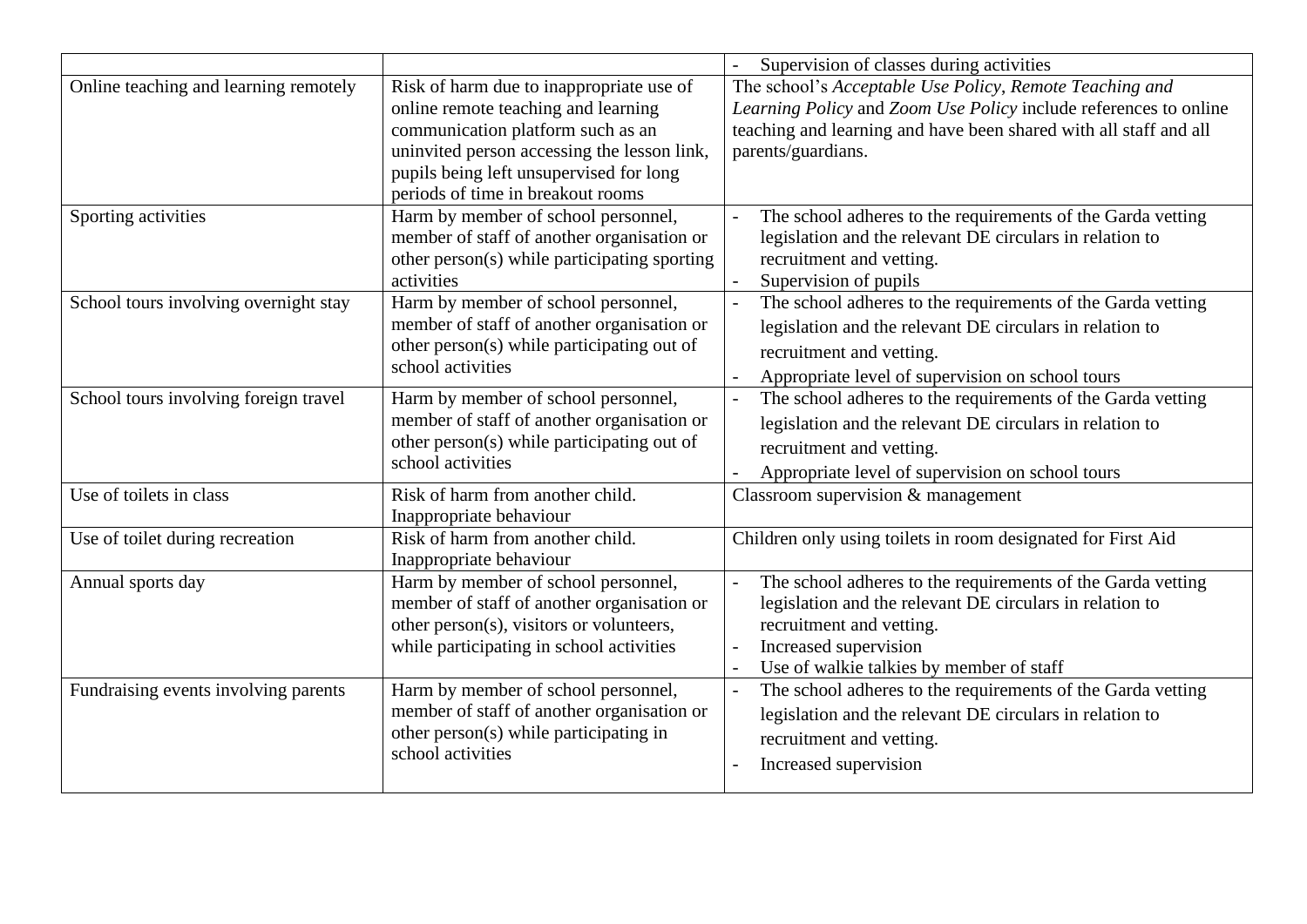| Use of off-site facilities for school<br>activities                                                            | Risk of child being harmed by a member<br>of school personnel, a member of staff of<br>another organisation or other person while<br>child participating in out of school<br>activities e.g. school trip, swimming<br>lessons | The school has in place a policy and clear procedures in respect<br>of school outings and specifically swimming lessons<br>Supervision by class teachers<br>Class teachers to accompany child to toilet but remain outside<br>toilet unless concerned      |
|----------------------------------------------------------------------------------------------------------------|-------------------------------------------------------------------------------------------------------------------------------------------------------------------------------------------------------------------------------|------------------------------------------------------------------------------------------------------------------------------------------------------------------------------------------------------------------------------------------------------------|
| School transport arrangements including<br>use of bus escorts                                                  | Risk of child being harmed by bus escort,<br>taxi/bus driver or other person while child<br>is in the care of the bus escort                                                                                                  | The school adheres to the requirements of the Garda vetting<br>legislation and relevant DE circulars in relation to recruitment and<br>Garda vetting                                                                                                       |
| Care of children with special<br>educational needs, including intimate<br>care needs                           | Harm by school personnel<br>Harm from another child                                                                                                                                                                           | The school adheres to the requirements of the Garda vetting<br>legislation and the relevant DE circulars in relation to<br>recruitment and vetting.<br>Special Ed. Policy<br><b>Intimate Care Policy</b><br>S.N.A. support where sanctioned<br>Supervision |
| Management of challenging behaviour                                                                            | Injury to $pupils(s)$                                                                                                                                                                                                         | Code of Behaviour<br>De-escalation $-M.A.P.A.$<br>Walkie Talkie & Red Card Systems                                                                                                                                                                         |
| Administration of medicines                                                                                    | Harm by school personnel                                                                                                                                                                                                      | <b>Administration of Medicines Policy</b>                                                                                                                                                                                                                  |
| Administration of First Aid                                                                                    | Harm by school personnel                                                                                                                                                                                                      | The school adheres to the requirement of the Garda vetting<br>legislation and the relevant DE circulars in relation to recruitment<br>and vetting<br>First Aid administered in classroom or in the office area                                             |
| Provision of sensitive curricular<br>subjects: SPHE, RSE, Stay Safe                                            | Non-teaching of same                                                                                                                                                                                                          | <b>SPHE Policy</b><br>Declaration Sheet - signed by class teacher                                                                                                                                                                                          |
| Prevention of/dealing with bullying                                                                            | Risk of harm from another child<br>Risk of harm not being reported properly<br>and promptly                                                                                                                                   | <b>Anti-Bullying Policy</b><br><b>SPHE Policy</b>                                                                                                                                                                                                          |
| Use of external personnel to supplement<br>the curriculum                                                      | Harm to pupils by member of staff of<br>another organisation                                                                                                                                                                  | Supervision – teacher remains with class at all times                                                                                                                                                                                                      |
| Care for children with specific<br>vulnerabilities such as:<br><b>Ethnic Minorities</b><br>Traveller community | Harm from other pupils – bullying<br>Harm from communication from unknown<br>adults                                                                                                                                           | <b>Anti-Bullying Policy</b><br>$\overline{\phantom{a}}$<br>Code of Behaviour<br>$\overline{\phantom{a}}$<br>Child Protection training for school personnel<br>$\overline{\phantom{a}}$<br>Teaching of Stay Safe<br>$\blacksquare$                          |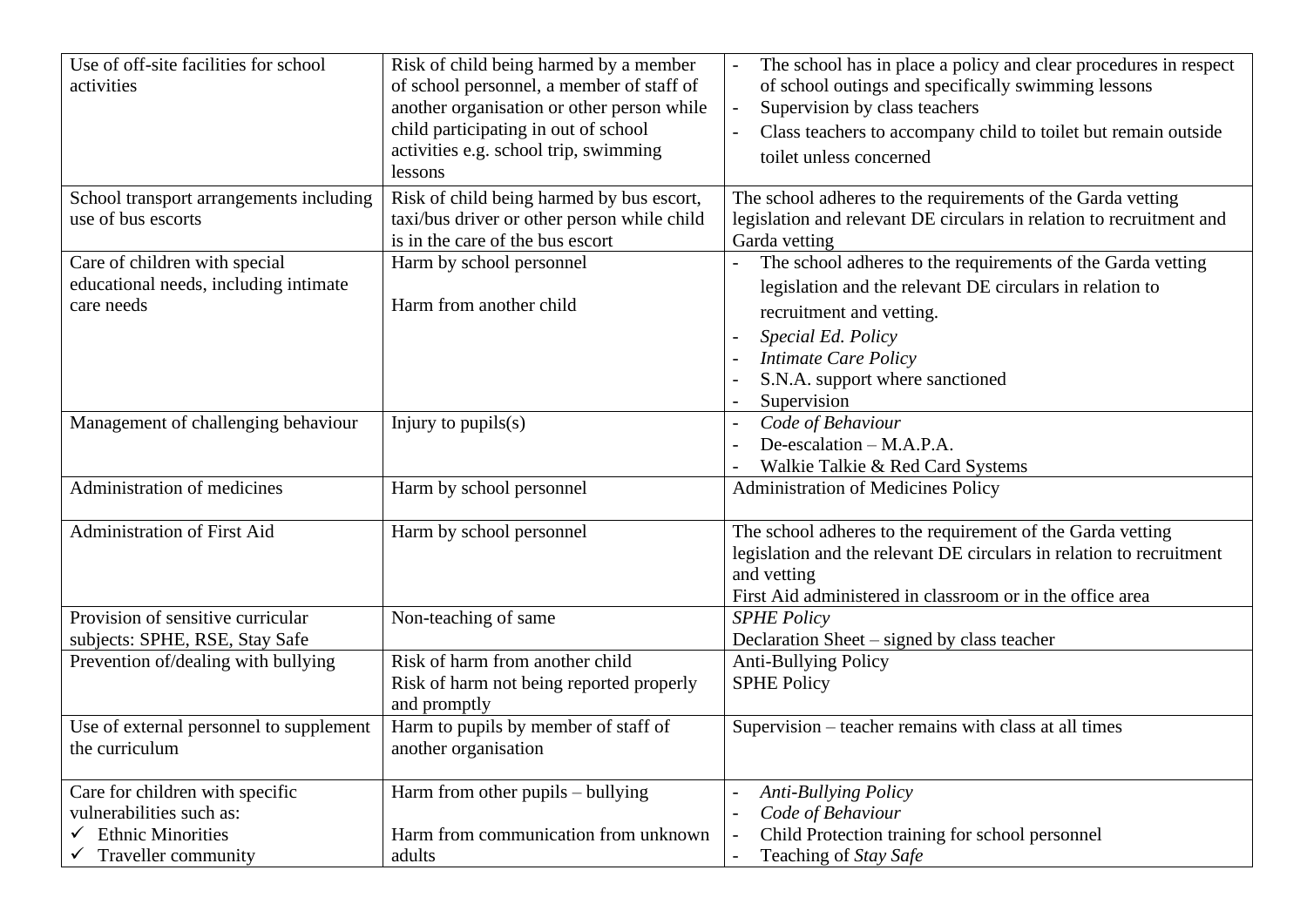| LGBT children                           |                                            |                          |                                                             |
|-----------------------------------------|--------------------------------------------|--------------------------|-------------------------------------------------------------|
| Children perceived to be LGBT           |                                            |                          |                                                             |
| <b>Minority Faiths</b><br>✓             |                                            |                          |                                                             |
| Children in care                        |                                            |                          |                                                             |
| Children on the Child Protection        |                                            |                          |                                                             |
| Notification System                     |                                            |                          |                                                             |
| Recruitment of school personnel or hire | Harm to pupils by member of staff or by    |                          | The school adheres to the requirements of the Garda vetting |
| of services including:                  | member of another organisation             |                          | legislation and the relevant DE circulars in relation to    |
| Teachers/SNAs                           |                                            |                          | recruitment and vetting                                     |
| Caretaker                               |                                            |                          | Supervision of classes by class teachers during activities  |
| Secretary                               |                                            |                          |                                                             |
| <b>Cleaners</b>                         |                                            |                          |                                                             |
| <b>Sports Coaches</b>                   |                                            |                          |                                                             |
| <b>External Tutors</b>                  |                                            |                          |                                                             |
| <b>Guest Speakers</b>                   |                                            |                          |                                                             |
| Volunteers                              |                                            |                          |                                                             |
| Contractors present during school       |                                            |                          |                                                             |
| hours and/or after-school activities    |                                            |                          |                                                             |
| Participation in religious              | Harm by member of school personnel,        | $\blacksquare$           | The school adheres to the requirements of the Garda vetting |
| ceremonies/instruction off-site         | member of staff of another organisation in |                          | legislation and the relevant DE circulars in relation to    |
|                                         | school activities                          |                          | recruitment and vetting                                     |
|                                         |                                            |                          | Supervision                                                 |
|                                         |                                            |                          | Management of pupils                                        |
| Use of ICT in school for educational    | Risk of harm due to children               | $\overline{a}$           | A.U.P. Policy                                               |
| purposes                                | inappropriately accessing/using computers  | $\blacksquare$           | <b>ICT</b> Policy                                           |
|                                         | or other devices at school                 |                          | Supervision of pupils                                       |
| Application of sanctions under the      | Risk of harm due to inappropriate          | $\overline{a}$           | Code of Behaviour                                           |
| school's Code of Behaviour              | sanctions/application of sanctions         | $\blacksquare$           | TÚSLA guidelines (2008)                                     |
| Student teachers undertaking training   | Harm by non-school personnel and risk of   | $\overline{\phantom{a}}$ | Supervision by class teacher                                |
| placement                               | harm not being reported properly and       | $\overline{a}$           | <b>Child Safeguarding Statement</b>                         |
|                                         | promptly                                   |                          |                                                             |
| Secondary school students undertaking   | Harm by non-school personnel and risk of   | $\overline{\phantom{a}}$ | Supervision by class teacher                                |
| work experience                         | harm not being reported properly and       |                          | <b>Child Safeguarding Statement</b>                         |
|                                         | promptly                                   |                          |                                                             |
| <b>Substitute Teachers</b>              | Harm from school personnel and risk of     | $\overline{a}$           | The school adheres to the requirements of the Garda vetting |
|                                         | harm not being reported properly and       |                          | legislation and the relevant DE circulars in relation to    |
|                                         | promptly                                   |                          | recruitment and vetting                                     |